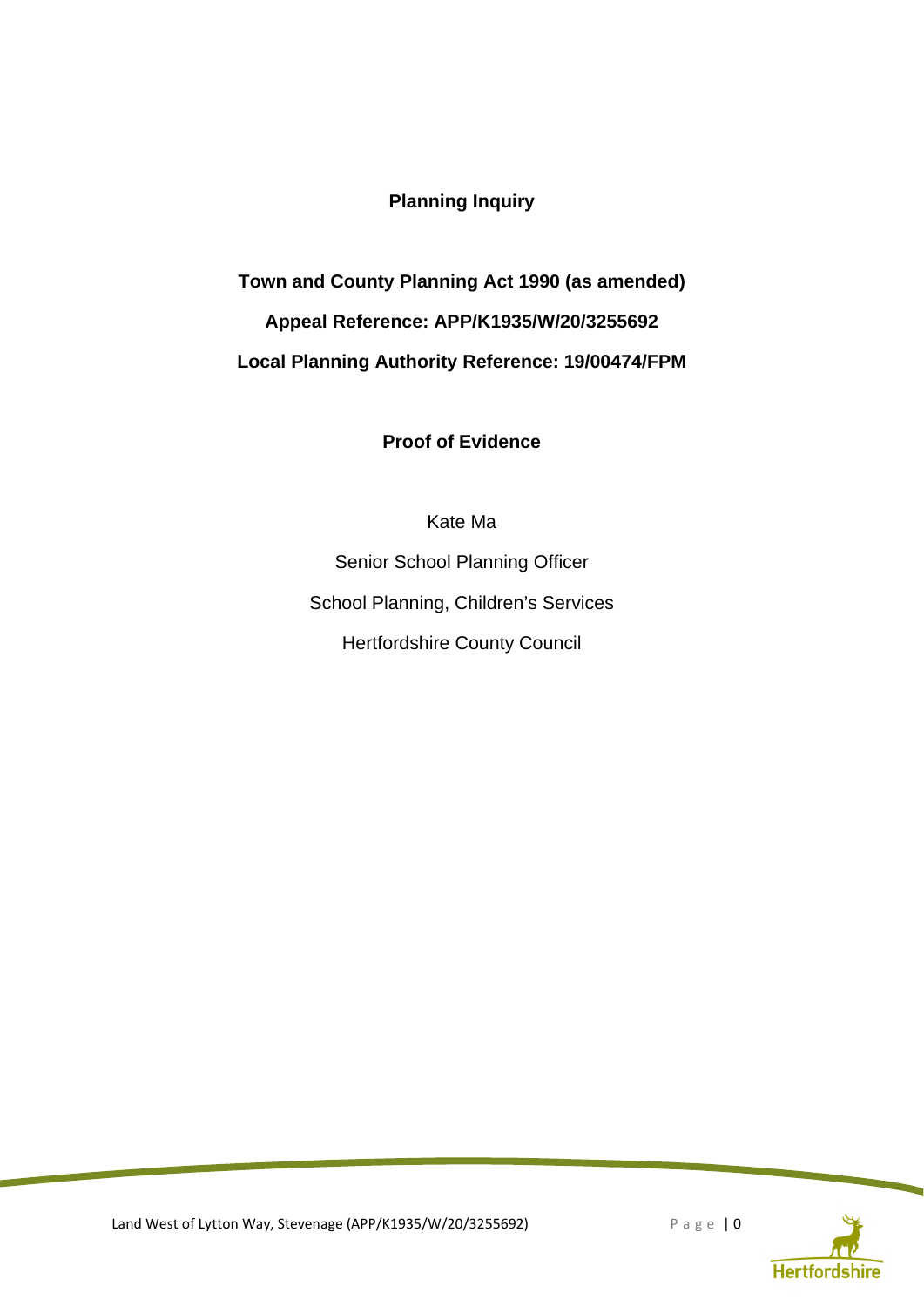# **QUALIFICATIONS AND EXPERIENCE**

My name is Kate Ma and I am a Senior School Planning Officer working in the Children's Services Directorate of Hertfordshire County Council, responsible for planning school places in the eastern half of the County. I have an MBA and have over 17 years of experience in the field of school planning.

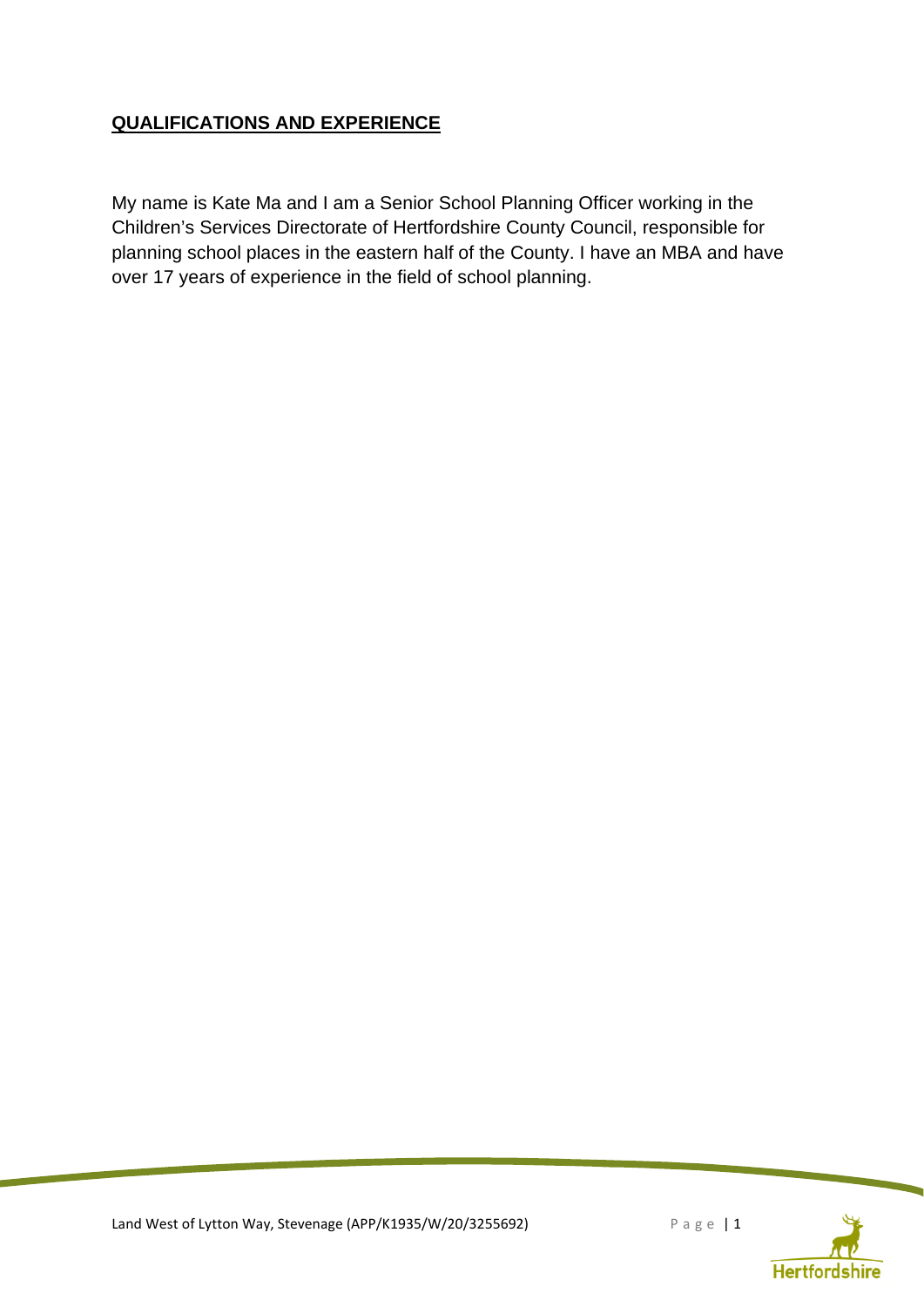# **CONTENTS PAGE**

| <b>Section</b> | <b>Title</b>                                                | Page |
|----------------|-------------------------------------------------------------|------|
|                | Introduction                                                | 3    |
| $\overline{2}$ | <b>Statutory Responsibilities for School Place Planning</b> | 3    |
| 3              | <b>Planning for School Places</b>                           | 4    |
| 3              | <b>Pupil Forecasts</b>                                      | 6    |
| 4              | Conclusions                                                 | 10   |
| 5              | <b>Declarations</b>                                         | 10   |

# **APPENDICIES**

| <b>Appendix 1</b> | Legislation - reference extracts                                             |
|-------------------|------------------------------------------------------------------------------|
| <b>Appendix 2</b> | National Audit Office report Capital Funding for New School<br><b>Places</b> |

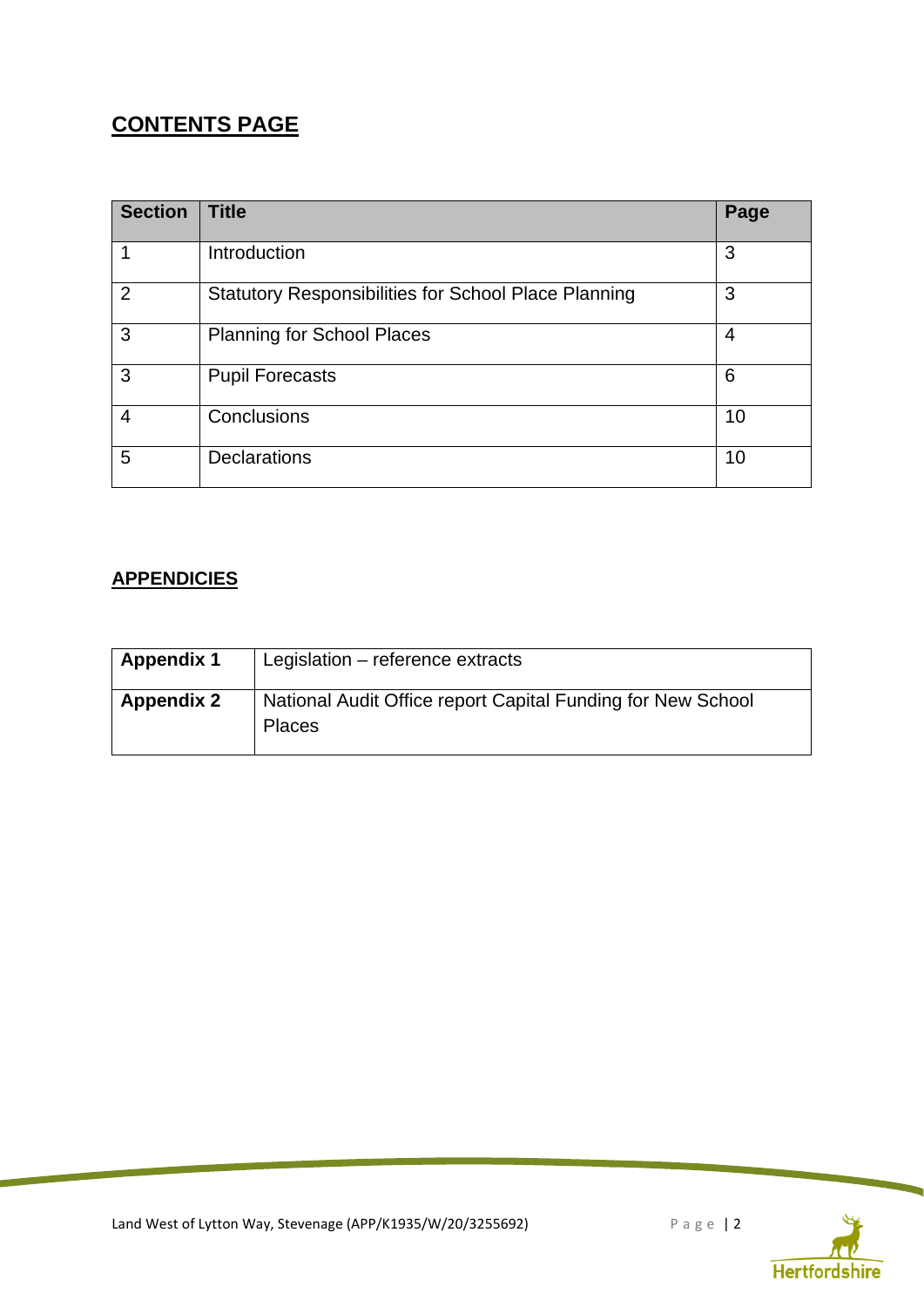#### **1. Introduction**

- 1.1 This proof of evidence addresses the current and forecast primary education capacity levels in Stevenage.
- 1.2 My evidence for this Inquiry draws upon material submitted to Stevenage Borough Council (SBC) in response to the planning application consultation and Appendix 3 of Stevenage Borough Council's Statement of Case (submitted to the Planning Inspectorate on 5 March 2021).
- 1.3 It should also be read in conjunction with the Proof of Evidence of Dan Hardy, which deals with the methodology which has been used to calculate the pupil yield arising from this development, and the Proof of Evidence of Antony Proietti which deals with the planning context and justification for the education contributions.

# **2. Statutory Responsibilities for School Place Planning**

- 2.1 Under section 14 of the 1996 Education Act (**Appendix 1**), local authorities must ensure there are sufficient school places to provide primary and secondary education to serve their area. It is the Council's role to plan and commission the right number of school places in a way that raises standards, manages supply and demand and creates a diverse infrastructure.
- 2.2 By virtue of the 2006 Education and Inspections Act and the 2011 Education Act, the Local Authority's role in the provision of school places is that of a commissioner of places rather than a provider, with proposals to establish new schools subject to open competition and the expectation that all new schools should be Academies (which includes 'Free Schools').
- 2.3 Schools have a variety of governance arrangements. Hertfordshire County Council is only the admitting authority for Community and Voluntary Controlled Schools. Others, such as Voluntary Aided, Foundation Schools as well as Free Schools and Academies, are their own admitting authorities.
- 2.4 Within this greater autonomy in the 'education market', the Local Authority retains the statutory responsibility to ensure there are sufficient places available for every child and therefore, in its role as commissioner, must work in partnership with providers to deliver sufficient school places, rather than impose solutions on them. It must also secure developer contributions and infrastructure requirements to support that provision, mindful that it must do so in a manner that does not prejudice the outcome of any statutory consultation.



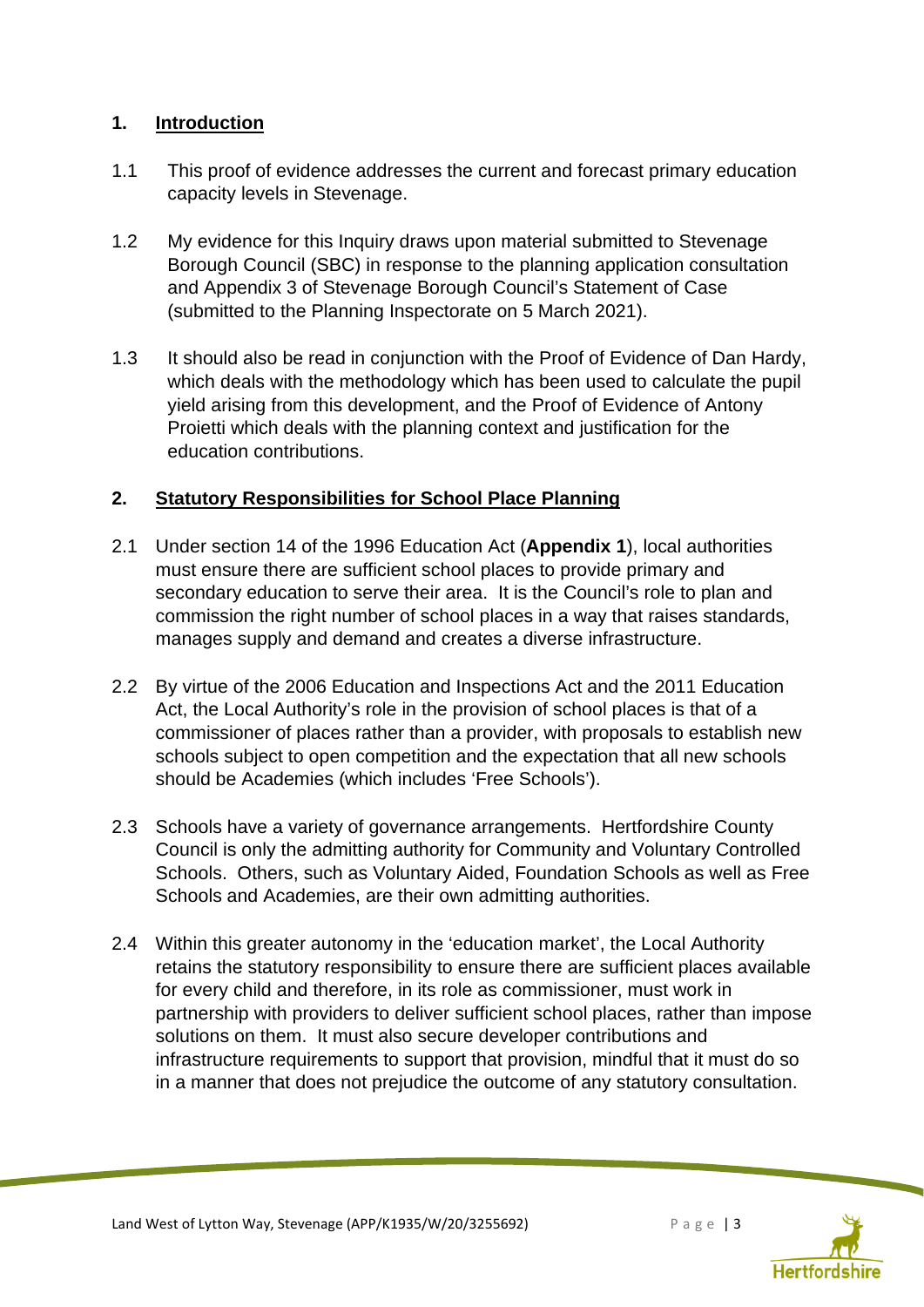- 2.5 The Education Act 1996 as amended by Part 6 of the Education and Inspections Act 2006 also places a duty on Local Authorities to make suitable travel arrangements free of charge for eligible children as they consider necessary to facilitate their attendance at school. Walking distance is defined by s44 (5) of the Education Act 2006 at two miles for under-eights and three miles for those over eight years old. Distances are measured by way of the shortest available walking route. The legal definition of an 'available route' is a route along which a child, accompanied as necessary, can walk with reasonable safety to school.
- 2.6 Section 508A of the Education Act 1996 further places a general duty on the County Council to promote the use of sustainable travel and transport. The Act defines sustainable modes of travel as those that the local authority considers may improve the physical well-being of those who use them, the environmental well-being of all or part of the local authority's area or a combination of the two.

#### **3. Planning for School Places**

- 3.1 The County Council is the Local Authority with the statutory responsibility for the provision of education services. It has a duty to ensure that there are sufficient school places to meet the needs of its population. This provision includes nursery, primary, secondary and sixth-form education and special needs services and facilities.
- 3.2 The capacity of local schools is an important part of the process of determining need for contributions alongside the level of demand for school places arising from the local community which is informed by the County Council's pupil forecasts. The County Council plans for sufficient school places close to where children live both to encourage community cohesion and to facilitate children walking or cycling to school in their local neighbourhood.
- 3.3 The primary pupil forecasts project four years into the future, beyond which children are not yet born. These forecasts are informed by the numbers of preschool aged children registered with GP surgeries as living in the area and take account of historic migration patterns as well as an assumed pupil demand from new housing expected to be built, occupied and yielding new pupils who are likely to seek a school place within the forecast period.
- 3.4 The forecast information is used, along with other data, to assess whether there is sufficient capacity in local schools to cater for the pupil yield from new development. If there is considered to be insufficient capacity in local schools to cater for new development, an assessment is made of the expansion potential of local schools. This is informed by advice from the County Council's Property Service on town planning, highways & site size constraints around

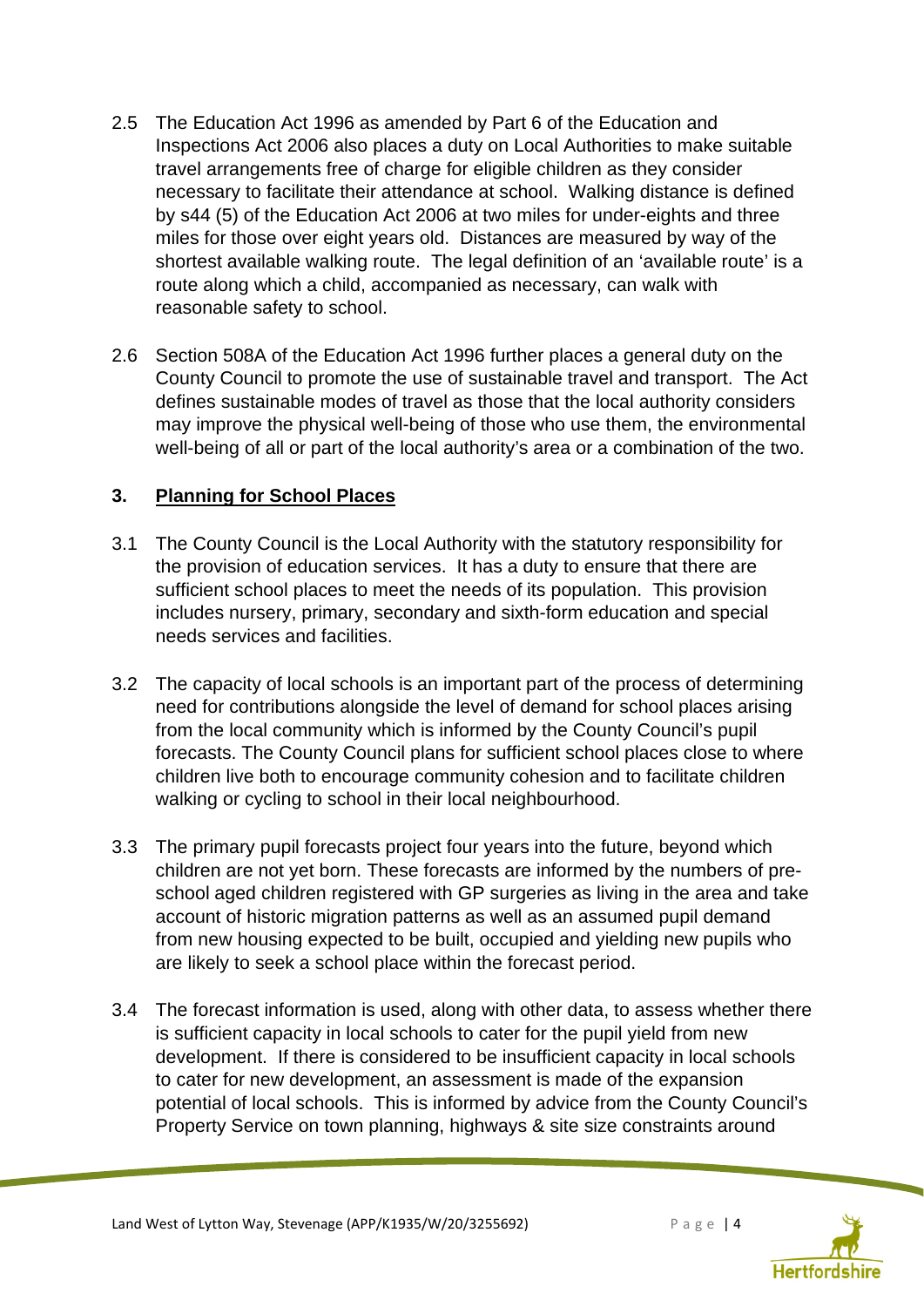whether an existing school site is likely to achieve a planning consent for physical expansion. If the need cannot be met from within existing local capacity and/or expansion potential identified, then appropriate financial contributions from developers are sought to mitigate the impact of the proposed new housing development.

3.5 Hertfordshire County Council forecasts primary education demand by Primary Planning Area (PPA). Stevenage is split into planning areas and the relevant planning area for this development and the town centre area is 5.1 Stevenage North West which has eleven primary schools (including two infant and junior schools). The PPA 5.1 area is set out in Map 1 below.

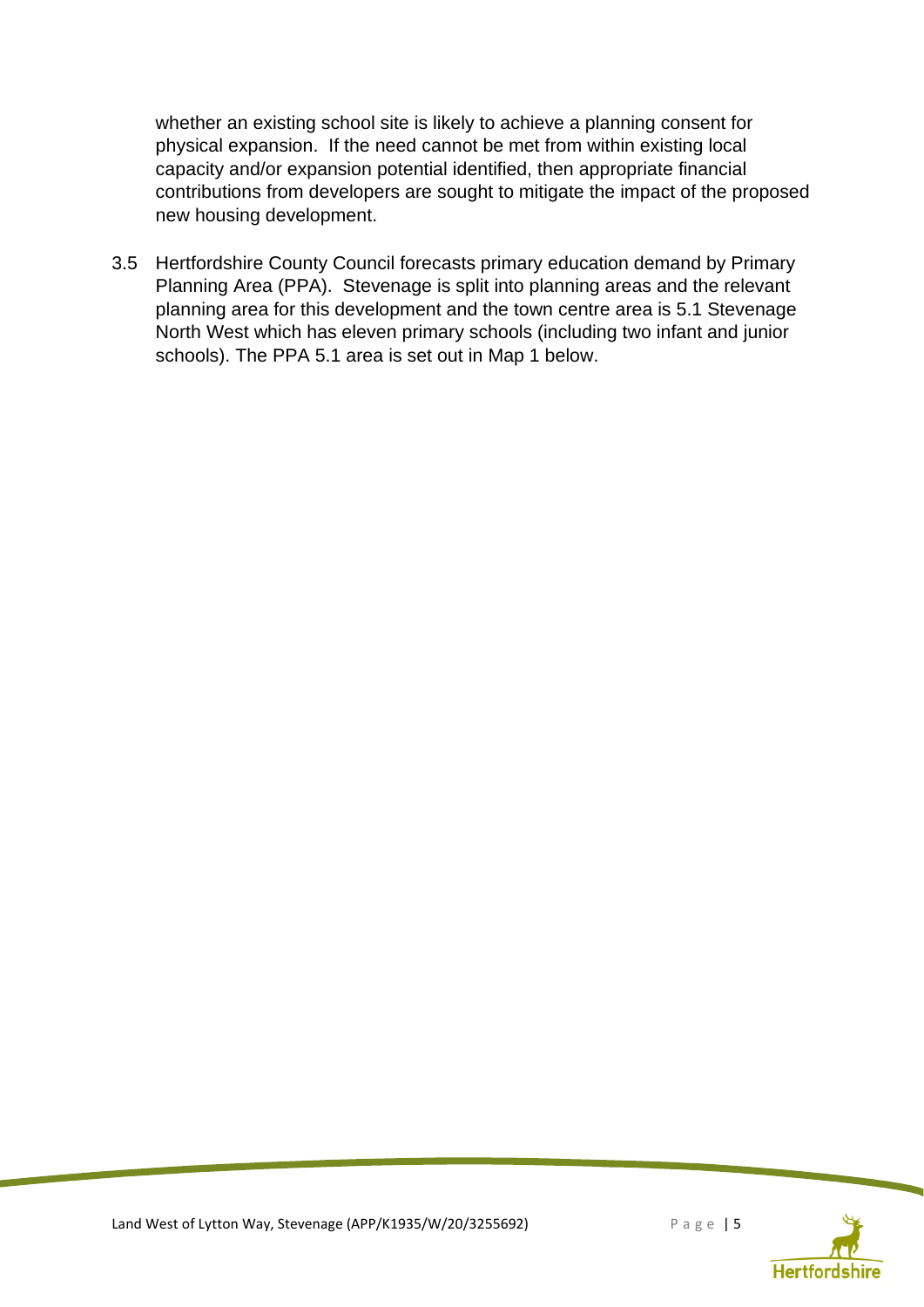

*Map 1: Pupil Planning Area 5.1 – Stevenage North West Map*

3.6 The closest existing primary schools to the Land West of Lytton Way development site are Fairlands Primary School (0.5 mile walking distance),

Land West of Lytton Way, Stevenage (APP/K1935/W/20/3255692) Page | 6

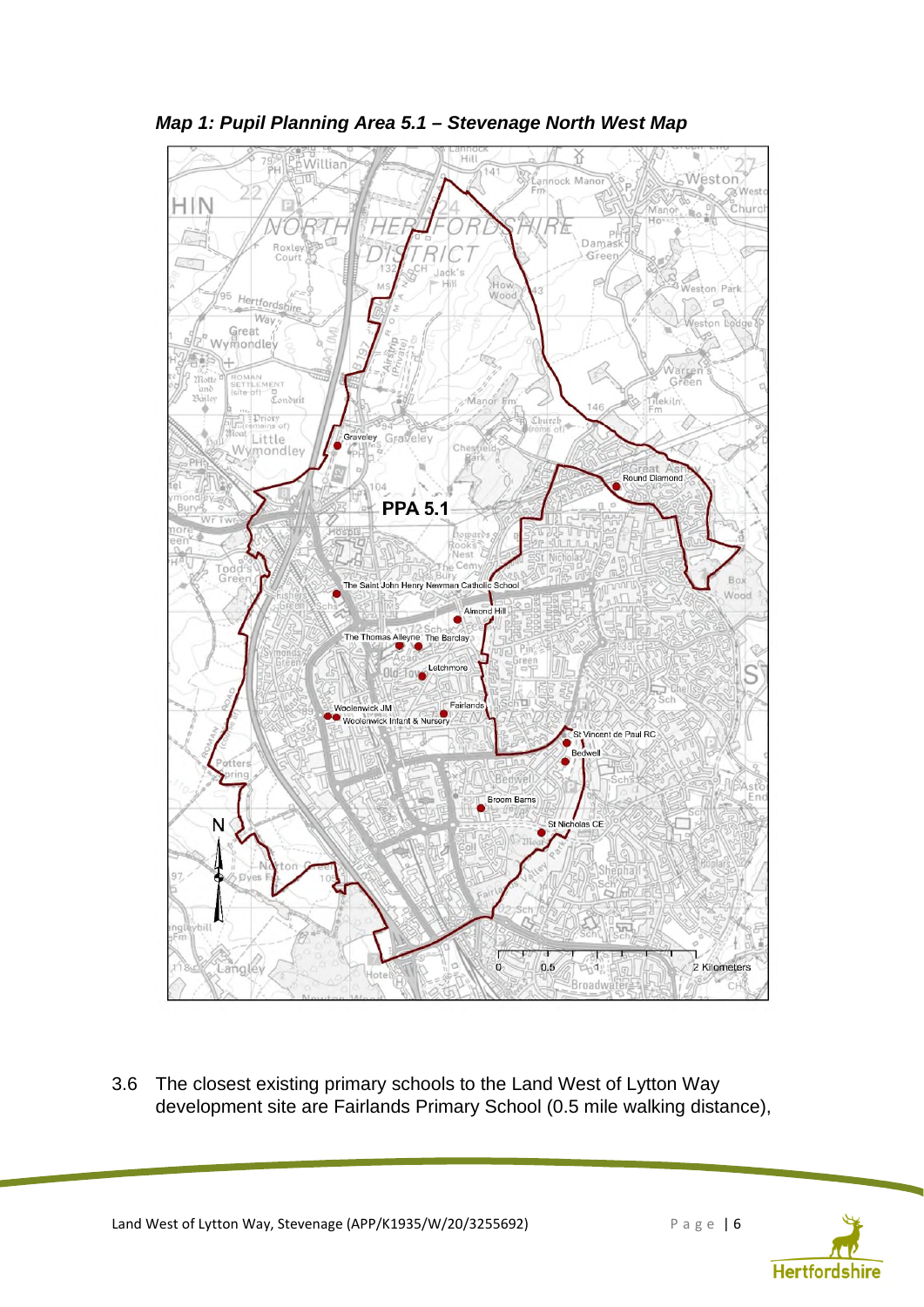Letchmore Infants School (0.6 mile walking distance), Woolenwick Infant and Junior School (0.7 mile walking distance) and Broom Barns Primary School (1 mile walking distance). Historically, all these schools have been full at Reception, although there is some space in Reception in this current academic year. When looking specifically at the Stevenage North West PPA, Latest data of pre-school aged children obtained from GP registrations (Spring 2021 data) indicates more 0-4 year olds residing in this area than the number of reception places available.

|            |                                         | <b>Count of Pre-school aged cohort</b><br>and the year they would seek a<br><b>Reception place</b> |                 |         |         |  |
|------------|-----------------------------------------|----------------------------------------------------------------------------------------------------|-----------------|---------|---------|--|
| <b>PPA</b> | <b>Reception</b><br>places<br>available |                                                                                                    | 2021/22 2022/23 | 2023/24 | 2024/25 |  |
| 5.1        | 421                                     | 466                                                                                                | 444             | 461     | 445     |  |

- 3.7 It also shows that the existing numbers in each pre-school aged cohort are fairly consistent across the next four years; the population is not reducing in size and as such, additional yield from new housing will add further demand on places in the area.
- 3.8 The current pupil forecast (summer 2020/21) for the Stevenage North West PPA is shown below.

| 5.1            | <b>Stevenage North West</b>                      |                            |                |                 |                 |                 |         |         |         |         |
|----------------|--------------------------------------------------|----------------------------|----------------|-----------------|-----------------|-----------------|---------|---------|---------|---------|
| School<br>Code | <b>School Name</b>                               | Places<br><b>Available</b> | <b>Actuals</b> |                 |                 | Forecast        |         |         |         |         |
|                |                                                  | 2020-21                    | 2017-18        | 2018-19         | 2019-20         | 2020-21         | 2020-21 | 2021-22 | 2022-23 | 2023-24 |
| 2109           | Letchmore Infants' and Nursery School            | 90                         | 89             | 88              | 89              | 87              |         |         |         |         |
| 2110           | Fairlands Primary School                         | 90                         | 85             | 88              | 90              | 76              |         |         |         |         |
| 2169           | Broom Barns Community Primary School             | 30                         | 30             | 29              | 30 <sup>°</sup> | 30              |         |         |         |         |
| 2188           | <b>Bedwell Primary School</b>                    | 45                         | 33             | 25              | 29              | 29              |         |         |         |         |
| 2406           | Woolenwick Infant and Nursery School             | 60                         | 60             | 60              | 59              | 60              |         |         |         |         |
| 3018           | Graveley Primary School                          | 16                         | 8              | 16              | 16              | 10 <sup>1</sup> |         |         |         |         |
| 3369           | St Nicholas CofE (VA) Primary School and Nursery | 30                         | 27             | 30 <sup>1</sup> | 30              | 29              |         |         |         |         |
| 3977           | Saint Vincent de Paul Catholic Primary School    | 60                         | 58             | 55              | 59              | 57              |         |         |         |         |
|                | <b>Total Year R Pupil Demand</b>                 |                            | 390            | 391             | 402             | 378             | 388     | 388     | 390     | 377     |
|                |                                                  |                            |                |                 |                 |                 |         |         |         |         |
|                | <b>Total Year R Places Available</b>             | 421                        |                |                 |                 |                 | 421     | 421     | 421     | 421     |
|                | Surplus or Shortage of Year R Places (No.)       |                            |                |                 |                 |                 | 33      | 33      | 31      | 44      |
|                | Surplus or Shortage of Year R Places (%)         |                            |                |                 |                 |                 | 7.8%    | 7.8%    | 7.4%    | 10.5%   |
|                | Surplus or Shortage of Year R Places (FE)        |                            |                |                 |                 |                 | 1.1     | 1.1     | 1.0     | 1.5     |

3.9 The forecast above shows surplus capacity of between 7% and 10%. Fluctuations in demand are expected as the population ebbs and flows, and the county council would always plan for a small level of surplus to allow for both



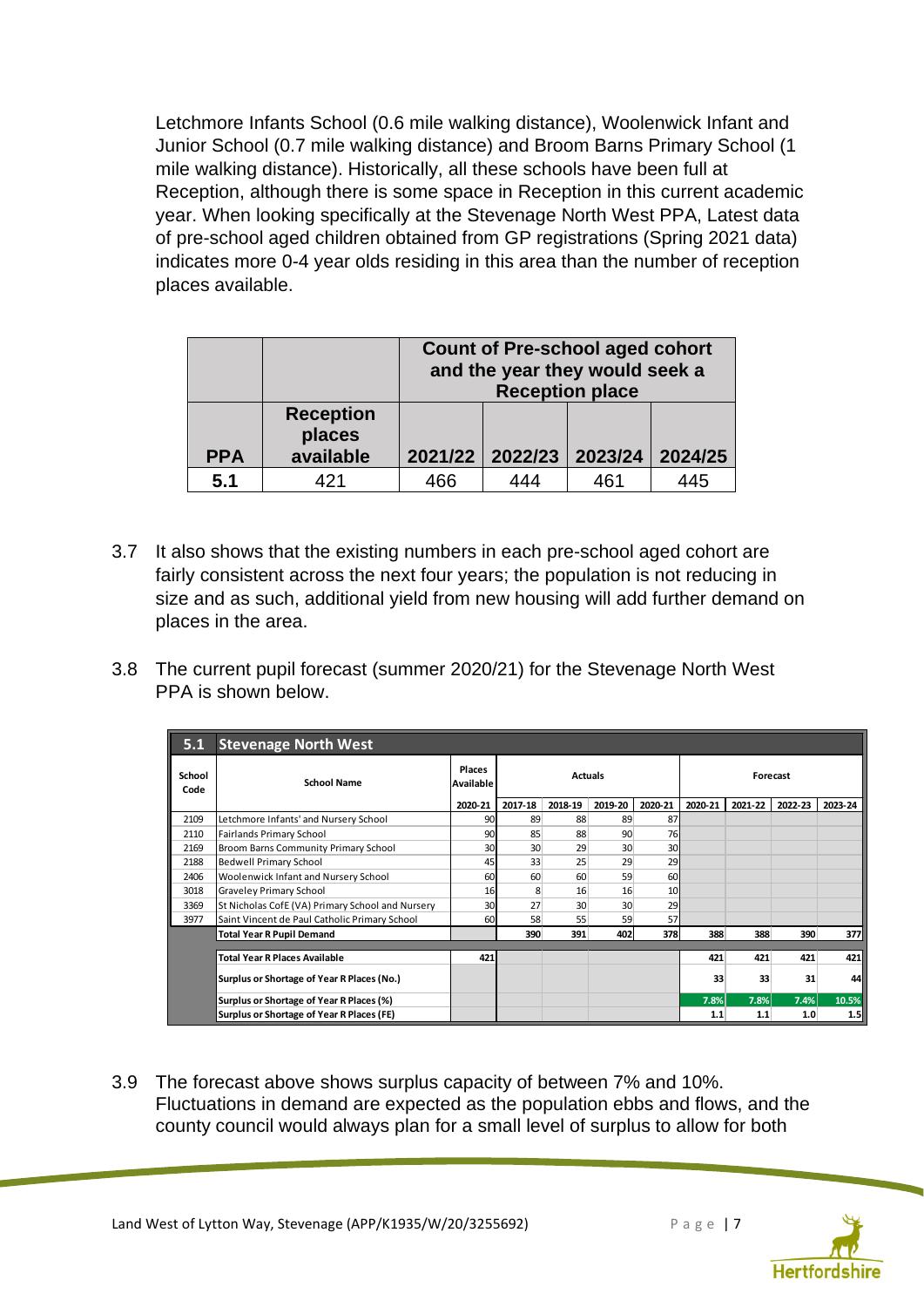these fluctuations in demand and parental preference. Not all unfilled school places should be considered "surplus". The National Audit Office recognises that some spare school capacity is necessary to provide some flexibility for parental preference. The 2013 *National Audit Office report Capital Funding for New School Places* (**Appendix 2**) confirms that the Department for Education (DfE) considers it "reasonable for authorities to aim for between 5 and 10 per cent primary surplus to allow them some opportunity to respond to parental choice" (para 1.17) and that 5% is "the bare minimum needed for authorities to meet their statutory duty with operational flexibility, while enabling parents to have some choice of schools" (para 1.16).

- 3.10 Whilst the forecast does demonstrate a limited surplus of places forecast within the Stevenage North West PPA, this forecast demand does not take account of the full level of housing growth proposed within the SBC Local Plan beyond immediate new development.
- 3.11 As outlined in 3.3 above, the primary forecasts are based on actual children and therefore only project four years into the future. They also take account of an assumed pupil yield arising from new housing anticipated to be approved and built and occupied within the forecast timeframe. As a result, they do not capture in full the significant scale of proposed or planned housing growth beyond this period or the anticipated pupil demand from it.
- 3.12 A total of 1268 new dwellings are included in the PPA 5.1 within the summer term 2020 primary forecast assumed to be built out and occupied by 2025. The following proposed housing sites are included within the current primary forecast:

| <b>Proposed housing development included</b><br>in Summer 2020 primary forecast in 5.1 | <b>Number of</b><br>dwellings |
|----------------------------------------------------------------------------------------|-------------------------------|
| PPA                                                                                    |                               |
| Park Place (17/00846/FP)                                                               | 9                             |
| Matalan (14/00559/OPM)                                                                 | 526                           |
| Six Hills House (16/00482/FPM)                                                         | 64                            |
| 85-103 Queensway (18/00393/CPA)                                                        | 2                             |
| 85-103 Queensway (18/00390/FP)                                                         | 8                             |
| 85-103 Queensway (18/00386/CPA)                                                        | 11                            |
| 85-103 Queensway (18/00268/FPM)                                                        | 94                            |
| Land North of Stevenage                                                                | 160                           |

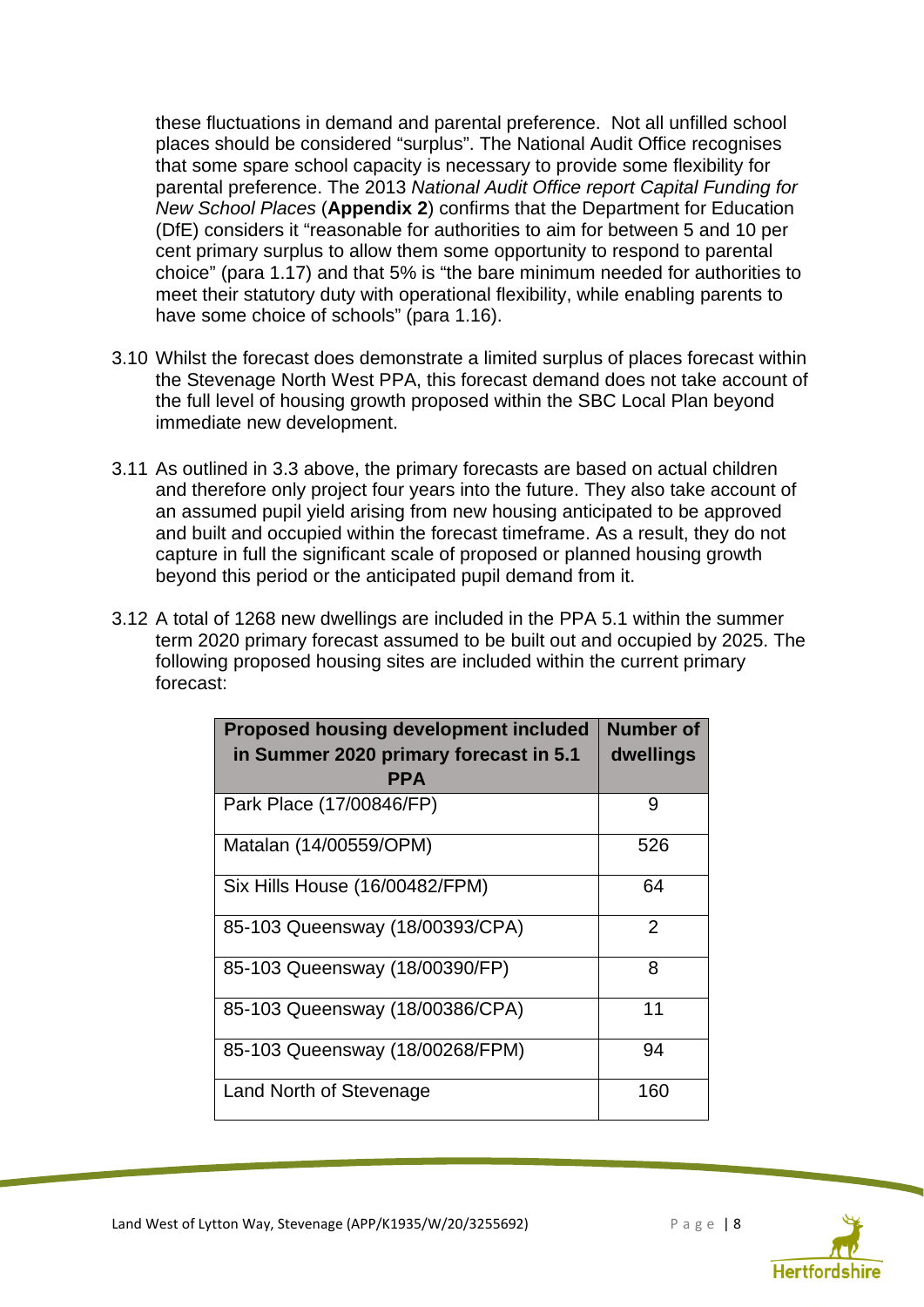| Land west of North Road                           | 30   |
|---------------------------------------------------|------|
| Longfield Fire & Rescue service<br>(12/00547/OPM) | 95   |
| Town Centre Stevenage (07/00810/OP)               | 120  |
| Other single or small developments (total)        | 149  |
| <b>TOTAL</b>                                      | 1268 |

3.13 There are circa 5,000 new homes proposed in the immediate area local to the Land West of Lytton Way development. The table below includes known new development sites with planning permission, current planning applications as well as proposed site allocations.

| Site name                                           | <b>Number of</b><br>dwellings |
|-----------------------------------------------------|-------------------------------|
| Sites with planning permission granted              |                               |
| Park Place (16/00511/FPM)                           | 202                           |
| Matalan (14/00559/OPM)*                             | 526                           |
| Six Hills House (16/00482/FPM)*                     | 64                            |
| 85-103 Queensway (18/00268/FPM)*                    | 94                            |
| 7 The Forum (19/00647/FPM)** excl. studio<br>flats  | 249                           |
| SG1 (19/00743/FPM)* excl. BtR/studio flats          | 1470                          |
| <b>Sites with planning application</b><br>submitted |                               |
| Kings Court, London Road (19/00684/FPM)             | 71                            |
| ICON (19/00474/FPM)                                 | 556                           |
| Maxwell Road (19/00062/OPM)                         | 88                            |
|                                                     |                               |
| No planning application as yet                      |                               |

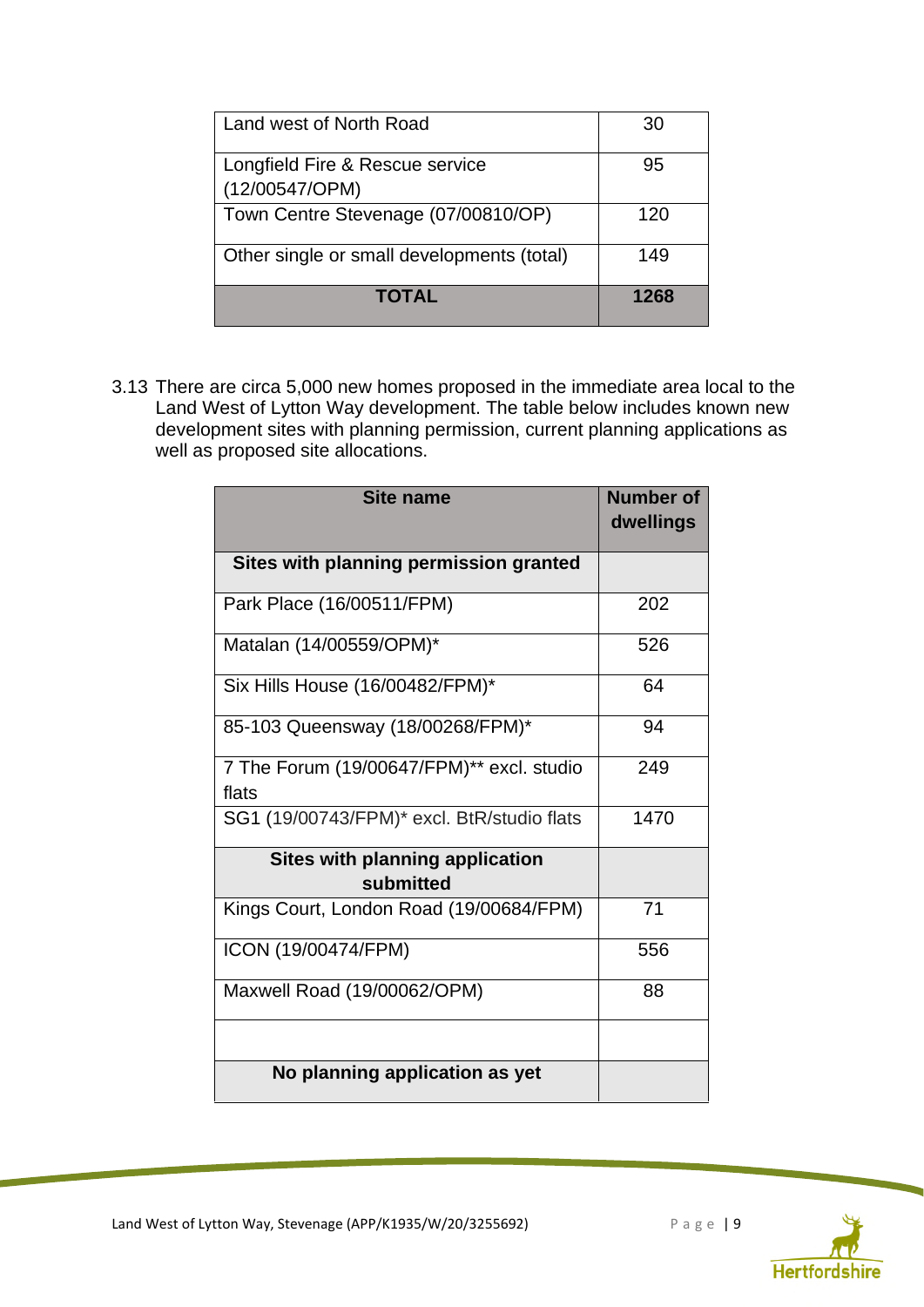| Marshgate Car Park (19/00540/PREAPP)   | 300  |
|----------------------------------------|------|
| 77 - 83 Queensway (19/00546/PreApp)    | 96   |
| 60a-80 Queensway (pre-app)             | 40   |
| Stevenage Central (Leisure Park) Local | 1000 |
| Plan allocation                        |      |
| 11 The Forum (pre-app)                 | 196  |
| Brent Court (pre-app)                  | 78   |
| <b>TOTAL</b>                           | 5030 |

*\* Included in HCC's primary pupil forecast (summer 2020)* 

\**\* Subject completion of a S106 Legal Agreement* 

- 3.14 Only three developments within the table above are included in the primary pupil forecasts. None of the additional pupil yield from other development is taken account of within the primary forecasts. This scale of new housing from over 5000 new dwellings is anticipated to yield cumulatively over 2.5 forms of entry (fe) of additional demand for primary school places. This level of anticipated demand cannot be accommodated within the current surplus available places in the existing schools and therefore additional capacity is required to ensure every child is able to access a local school place.
- 3.15 The closest existing primary schools to the development on Land West of Lytton Way (i.e. those described at paragraph 3.6 above) are full or have little spare capacity and cannot be relied upon to meet the pupil yield arising from all the new housing proposed in and around Stevenage town centre.
- 3.16 With insufficient capacity within the existing primary schools in close proximity to the town centre to meet the anticipated demand from the new housing arising within and around the edge of Stevenage town centre, which includes this development, Hertfordshire County Council's strategy is to establish a new 2fe primary school within the town centre to meet the pupil demand from these new developments. The site of this new primary school is approximately 0.8 miles walking distance from the Land West of Lytton Way development site.
- 3.17 The requirement for a new primary school to serve the wider Stevenage town centre area is set out within Policy TC2: Southgate Park Major Opportunity Area (Stevenage Borough Council Local Plan, adopted May 2019):

*'Within the Southgate Park Major Opportunity Area, as defined on the Policies map, planning permission will be granted for:* 

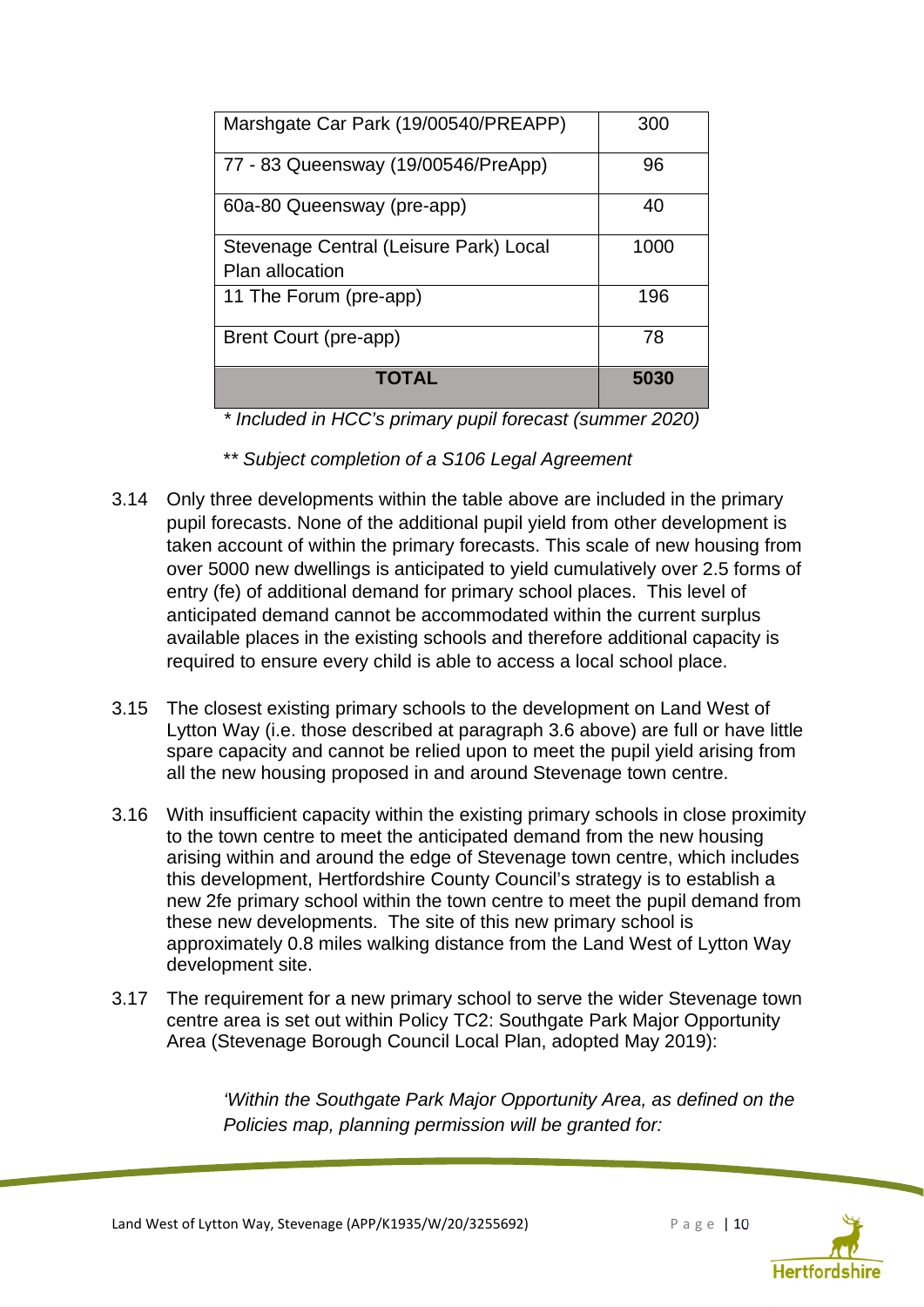#### *e. A new primary school on the Eastgate car park'*

3.18 Furthermore, paragraph 7.26 (of the Stevenage Borough Council Local Plan, adopted May 2019) notes that the purpose of this new primary school is to mitigate the additional growth within Stevenage town centre and the wider area:

> *'A new primary school, in a suitable urban (as opposed to edge-oftown) form, will be located on the Borough Council's current Southgate car park to serve the needs not only of the new Southgate Park residents but also of the larger new residential community proposed in and around Stevenage Central.'*

3.19 The requirement for a new primary school in Stevenage town centre to serve the wider area is also set out in paragraphs 9.11 and 9.12 of the Stevenage Borough Council Developer Contributions Supplementary Planning Document (adopted March 2021). These state that:

> *'With the Town Centre regeneration and many private schemes being proposed and brought forward in the area, a new demand for education is being created. Land for a 2-Form Entry primary school is being provided within the Town Centre. This facility will be used to meet the needs of the majority of new developments in the surrounding area, not just the Town Centre (as defined in the Local Plan). This is because of the lack of alternative schools nearby, the lack of future capacity within these schools and in the wider area, and also the lack of ability for those schools to expand due to constraints on-site as identified by HCC.' (paragraph 9.11)*

*'As such, it is likely that HCC will seek financial contributions towards build costs and purchasing land for the Town Centre school from nearby development where they can demonstrate that pupils arising from those developments will place demand on Town Centre education.' (paragraph 9.12)* 

- 3.20 Given that the development at Land West of Lytton Way falls within this area, and the fact that pupils arising from this development will place demand on Town Centre provision, s106 contributions are sought towards this project.
- 3.21 This new 2fe primary school was part of the planning application 19/00743/FPM (for the site known as 'SG1'), which has recently been granted planning permission subject to the signing of a S106 legal agreement, which is sufficiently progressed. With the granting of the



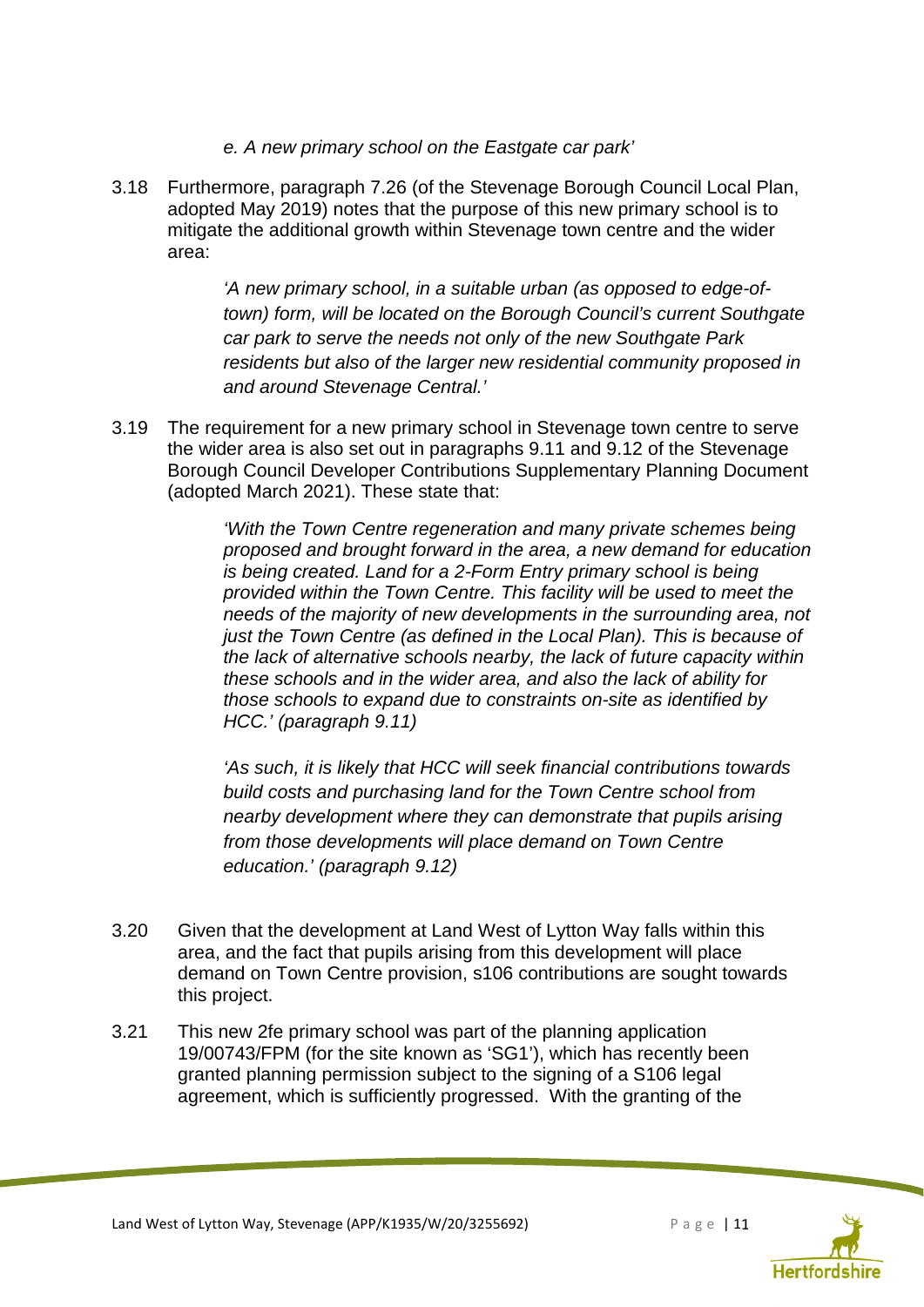planning permission for the SG1 development there is further certainty and therefore deliverability of the new town centre primary school.

- 3.22 HCC's primary education strategy for the area already identifies the need for a new primary school as the only existing schools in the town with expansion potential are located some distance away. Two primary schools have identified expansion potential within 2 miles of the development site (Broom Barnes and Bedwell Primary), offering a potential 1.5fe of additional capacity between them. Trotts Hill Primary School (1.6 miles) would only have expansion capacity if the adjacent Elderly Persons Facility was relocated to provide it with sufficient site area to enable it to increase in size. There is therefore no immediate expansion capacity available at this school site.
- 3.23 Whilst there is some capacity in a number of existing primary schools in the town, these are not the nearest to the Lytton Way development and, with other planned new housing sites proposed closer to these schools the residents of which would live nearer, those families would therefore have a higher priority based on distance criteria for a place over families from the West of Lytton Way development.
- 3.24 Notwithstanding this, there are already more pupils living in the north of Stevenage than there are Reception places available. Although a number of families living in the 5.1 PPA currently choose a school place outside the PPA, the schools closest to the development are full or almost full. The proposed scale of new housing, the majority of which is not taken into account within the forecasts (as outlined in 3.11 to 3.13), will put further pressure on the need for places in the future.
- 3.25 In my view there is insufficient capacity within the existing schools to cater for the demand from the existing community evidenced in the GP registration data of pre-school aged children and the anticipated new pupils arising from the housing schemes already approved come forward. Therefore, contributions are sought towards the new primary school within the town centre which the county council plans to establish to meet demand from new development in the area so as to ensure it is able to fulfil its statutory duty to ensure sufficient school places are available for the residents within its area.

#### **4. Conclusions**

4.1 For the reasons above, in my view there is currently insufficient spare primary education capacity in the area to accommodate the proposed development and it will place demand on town centre education and the new primary school proposed for the town centre.

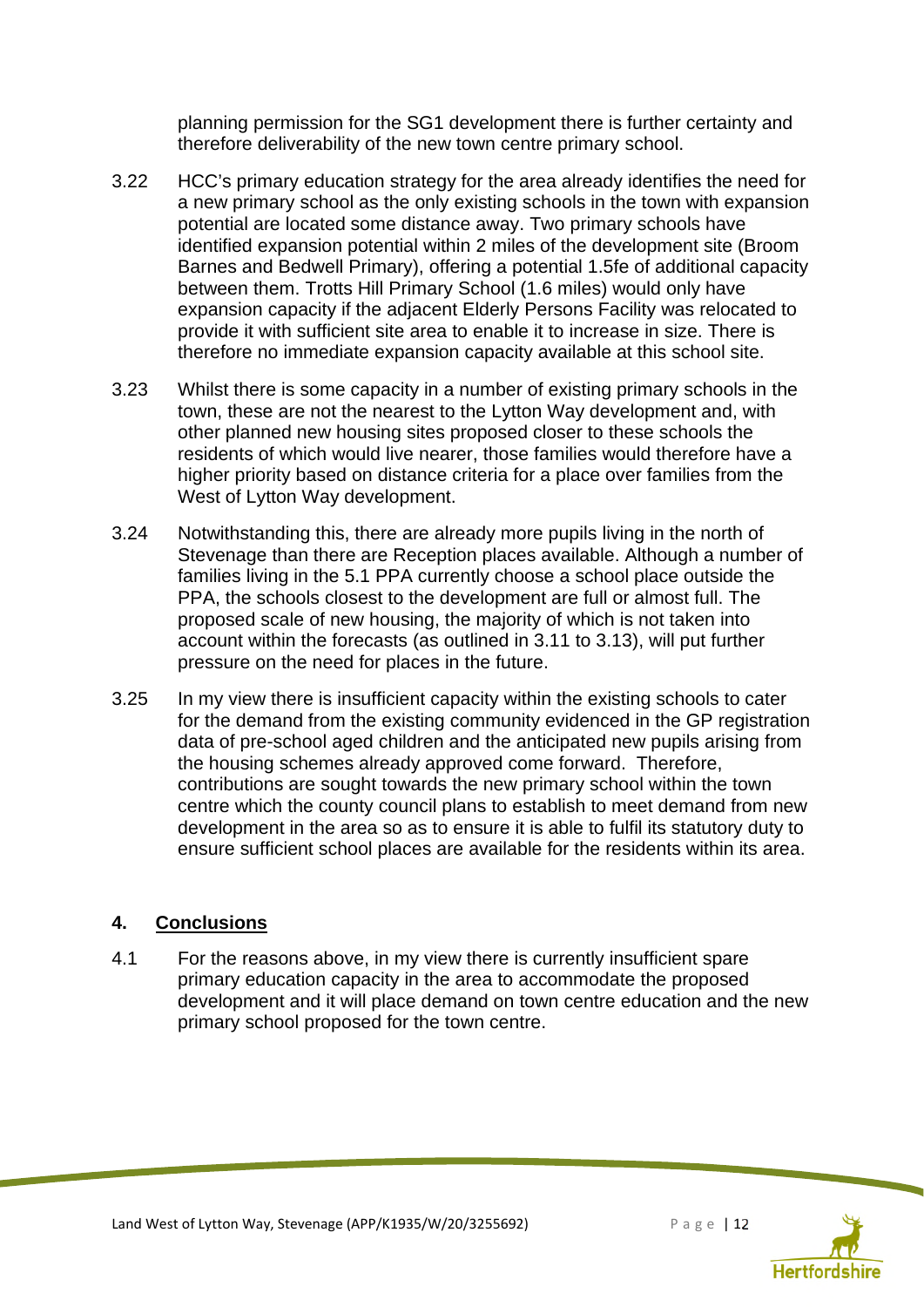#### **5. DECLARATIONS**

5.1 I am employed by Hertfordshire County Council.

#### **Statement of Truth**

5.2 I confirm that, in so far as the facts stated in my Evidence, are within my own knowledge, I have made clear which they are and I believe them to be true, and that the opinions expressed represent my true and complete professional opinion.

#### **Declaration**

- 5.3 I confirm that my Proof of Evidence includes all facts which I regard as being relevant to the opinions which I have expressed and that attention has been drawn to any matters which would affect the validity of those opinions.
- 5.4 I can confirm that my duty to the Planning Inspector as an Expert Witness overrides any duty to those instructing or paying me, that I have understood this duty and complied with it in giving my evidence impartially and objectively, and that I will continue to comply with that duty as required.
- 5.5 I confirm that I am not instructed under any conditional fee arrangement.
- 5.6 I can confirm that I have no conflicts of interest of any kind.

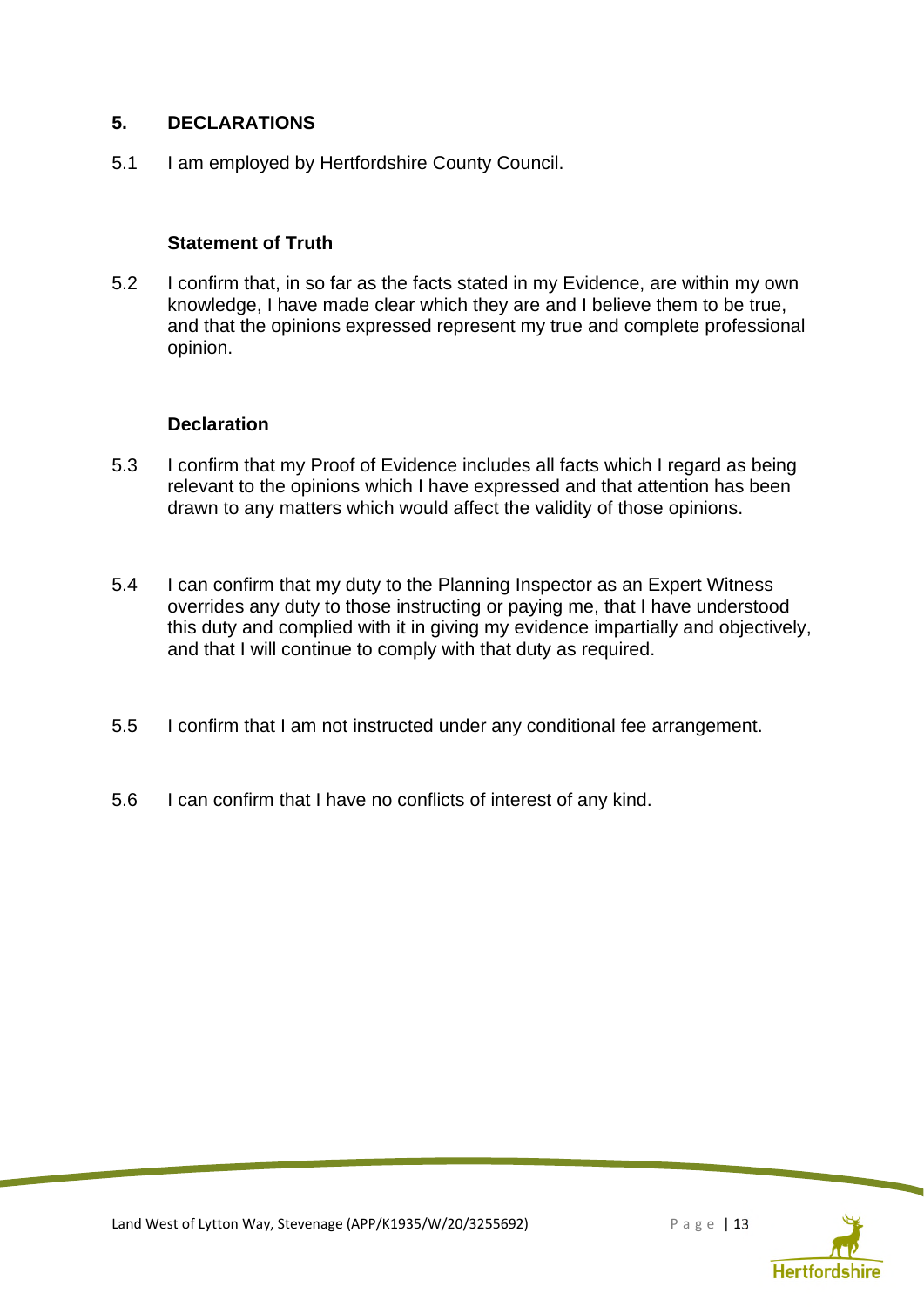# **Appendix 1**

**Legislation** 

#### **Education Act 1996 section 14**

14 Functions in respect of provision of primary and secondary schools.

(1)A local authority shall secure that sufficient schools for providing—

(a)primary education, and

(b)education that is secondary education by virtue of section 2(2)(a), are available for their area.

(2)The schools available for an area shall not be regarded as sufficient for the purposes of subsection (1) unless they are sufficient in number, character and equipment to provide for all pupils the opportunity of appropriate education.

(3)In subsection (2) "appropriate education" means education which offers such variety of instruction and training as may be desirable in view of—

(a)the pupils' different ages, abilities and aptitudes, and

(b)the different periods for which they may be expected to remain at school, including practical instruction and training appropriate to their different needs.

(3A)A local authority in England shall exercise their functions under this section with a view to—

(a)securing diversity in the provision of schools, and

(b)increasing opportunities for parental choice.

(4)A local authority is not by virtue of subsection (1)(a) under any duty in respect of children under compulsory

school age.

(4A)A local authority for an area in Wales may secure that regional schools for providing—

(a)primary education, and

(b)education that is secondary education by virtue of section 2(2)(a), are available for Wales or any part of Wales that includes the area of the authority.



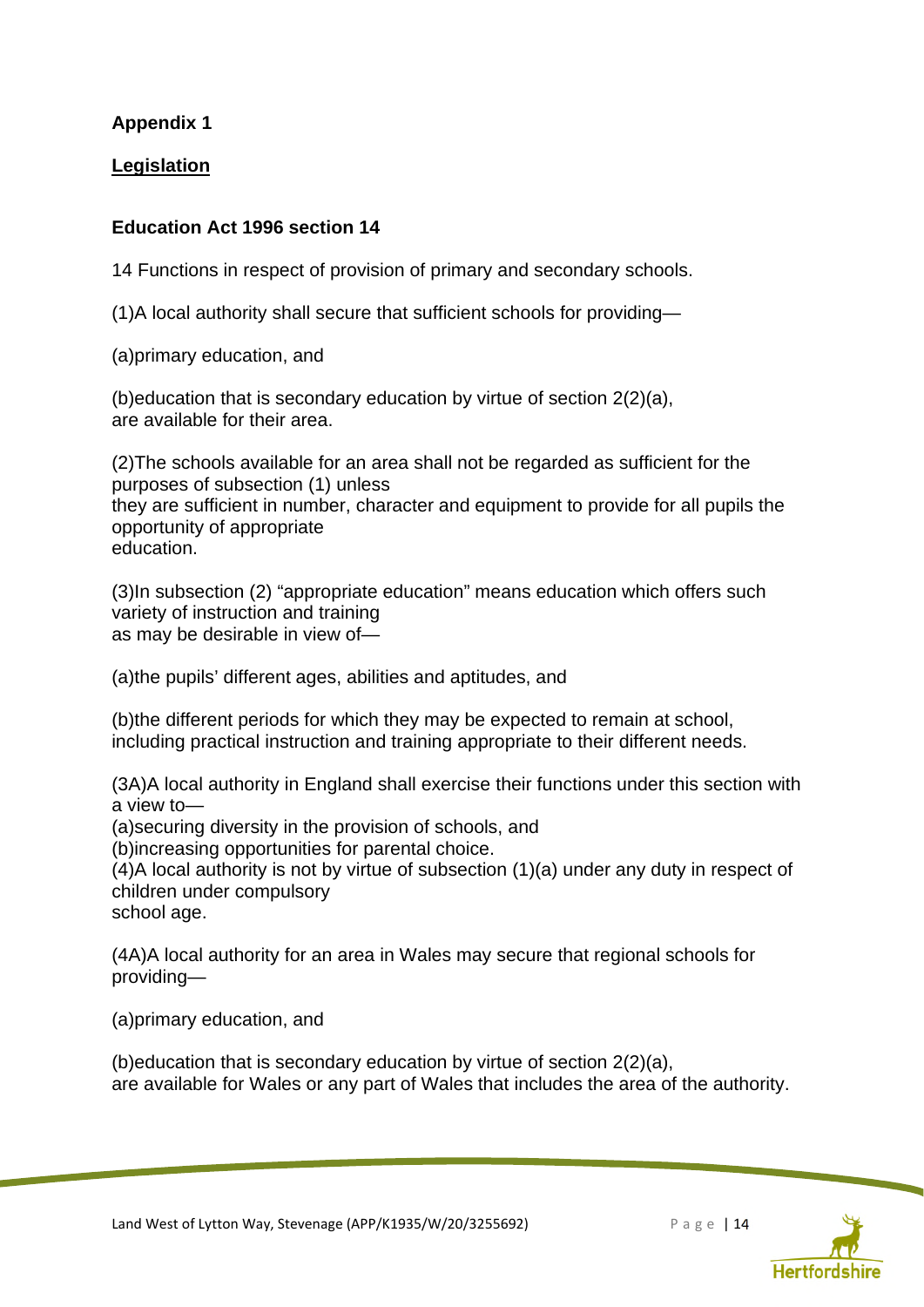(4B)For this purpose a "regional school", in relation to a local authority, is a school maintained by that authority which provides education to meet both—

(a)the needs of pupils with particular special educational needs in their area, and

(b)the needs of such pupils in the rest, or any other part, of Wales, whether or not the institution also provides education suitable to the requirements of other pupils.

(6)In exercising their functions under this section, a local authority shall in particular have regard to—

(a)the need for securing that primary and secondary education are provided in separate schools;

(b)the need for securing that special educational provision is made for pupils who have special educational needs; and

(c)the expediency of securing the provision of boarding accommodation (in boarding schools or otherwise) for pupils for whom education as boarders is considered by their parents and the authority to be desirable.

(7)The duty imposed by subsection (6)(a) does not apply in relation to middle schools or special schools.